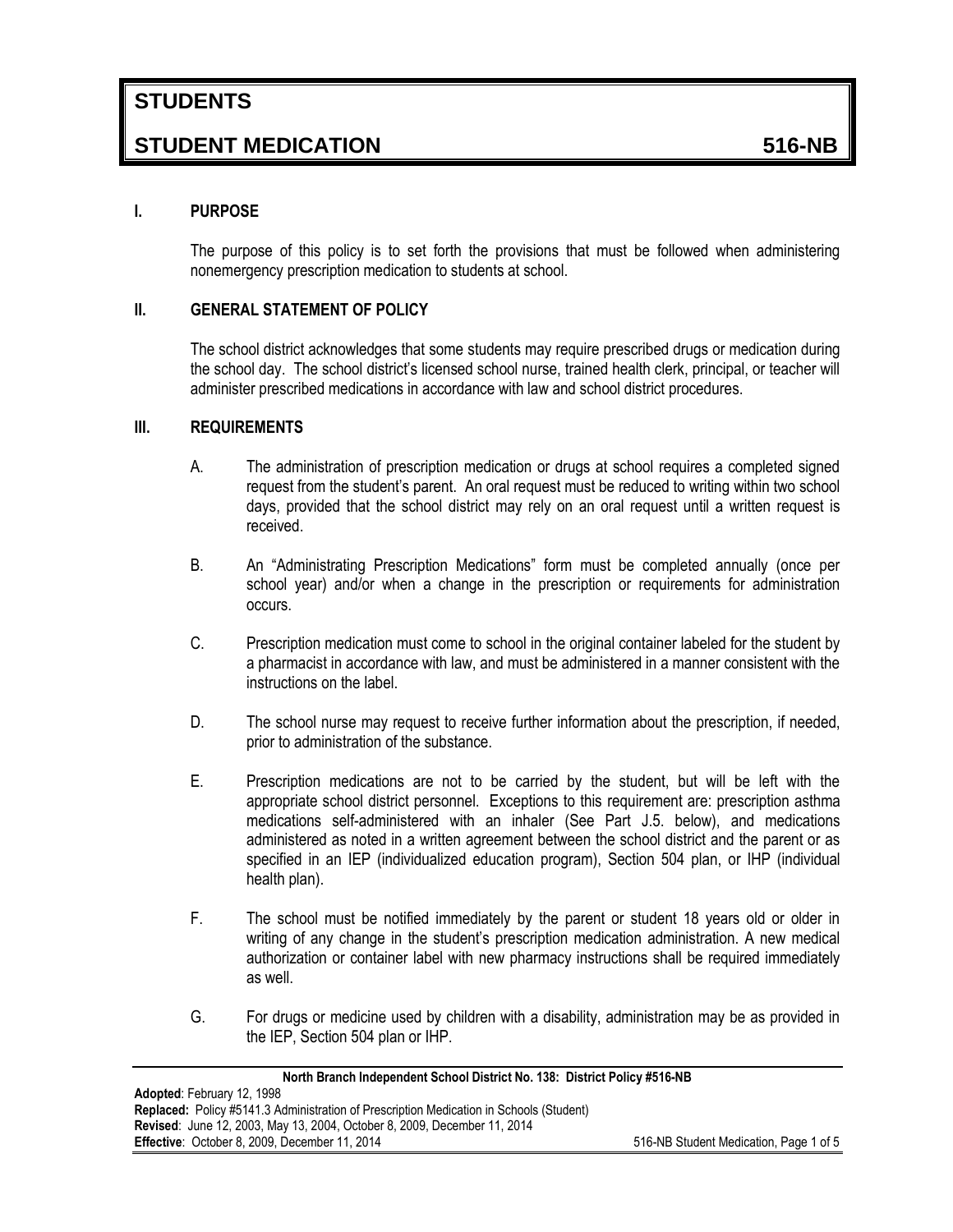# **STUDENTS**

### **STUDENT MEDICATION 516-NB**

- H. The school nurse, or other designated person, shall be responsible for the filing of the Administering Prescription Medications form in the health records section of the student file. The school nurse, or other designated person, shall be responsible for providing a copy of such form to the principal and to other personnel designated to administer the medication.
- I. Procedures for administration of drugs and medicine at school and school activities shall be developed in consultation with a school nurse, a licensed school nurse, or a public or private health organization or other appropriate party (if appropriately contracted by the school district under Minn. Stat. § 121A.21). The school district administration shall submit these procedures and any additional guidelines and procedures necessary to implement this policy to the school board for approval. Upon approval by the school board, such guidelines and procedures shall be an addendum to this policy.
- J. Specific Exceptions:
	- 1. Special health treatments and health functions such as catheterization, tracheostomy suctioning, and gastrostomy feedings do not constitute administration of drugs and medicine;
	- 2. Emergency health procedures, including emergency administration of drugs and medicine are not subject to this policy;
	- 3. Drugs or medicine provided or administered by a public health agency to prevent or control an illness or a disease outbreak are not governed by this policy;
	- 4. Drugs or medicines used at school in connection with services for which a minor may give effective consent are not governed by this policy;
	- 5. Drugs or medicines that are prescription asthma or reactive airway disease medications can be self-administered by a student with an asthma inhaler if:
		- a. the school district has received a written authorization from the pupil's parent permitting the student to self-administer the medication;
		- b. the inhaler is properly labeled for that student; and
		- c. the parent has not requested school personnel to administer the medication to the student.

The parent must submit written authorization for the student to self-administer the medication each school year. In a school that does not have a school nurse or school nursing services, the student's parent or guardian must submit written verification from the prescribing professional which documents that an assessment of the student's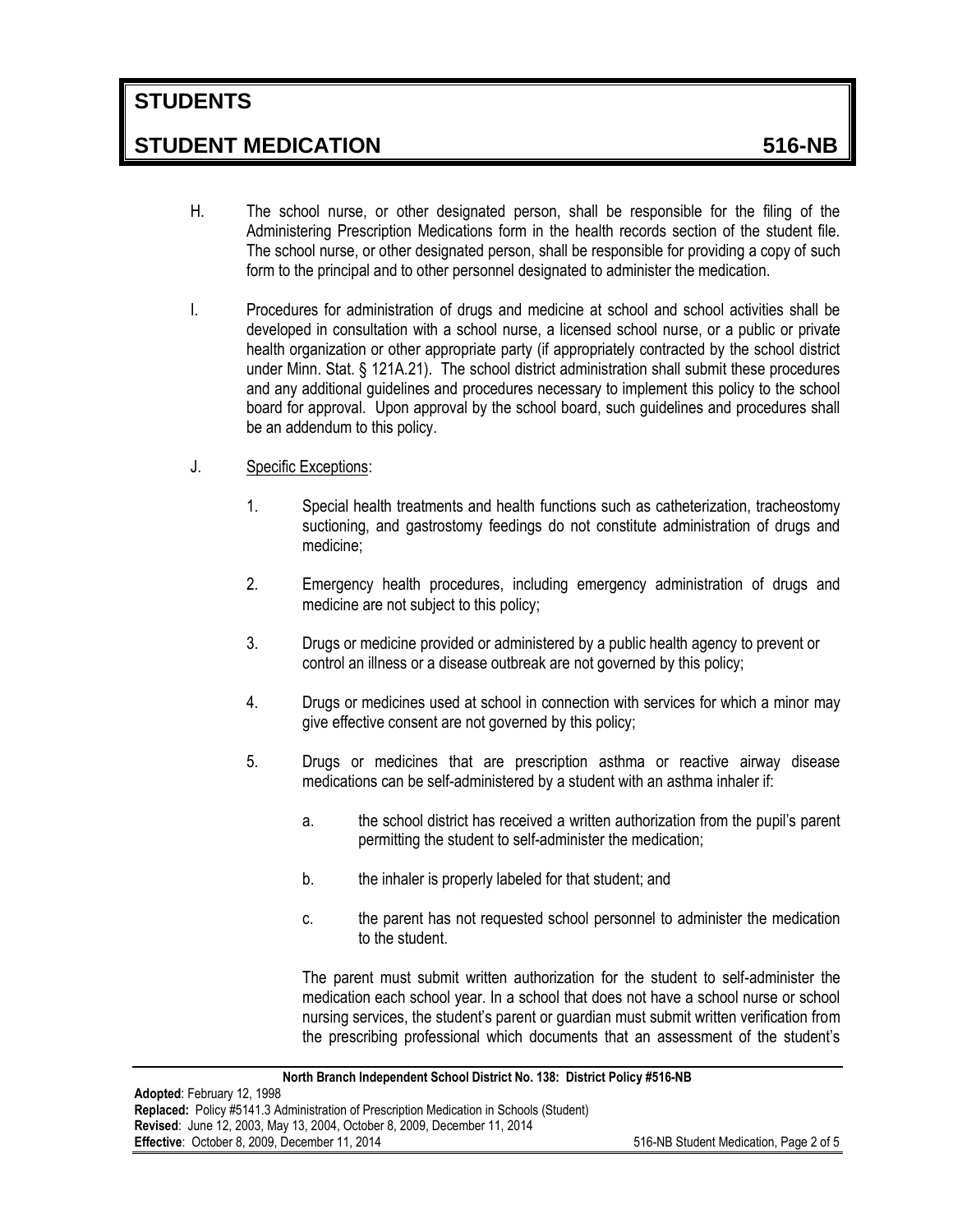knowledge and skills to safely possess and use an asthma inhaler in a school setting has been completed.

If the school district employs a school nurse or provides school nursing services under another arrangement, the school nurse or other appropriate party must assess the student's knowledge and skills to safely possess and use an asthma inhaler in a school setting and enter into the student's school health record a plan to implement safe possession and use of asthma inhalers;

- 6. Medications:
	- a. that are used off school grounds;
	- b. that are used in connection with athletics or extracurricular activities; or
	- c. that are used in connection with activities that occur before or after the regular school day are not governed by this policy.
- 7. Nonprescription Medication. A secondary student may possess and use nonprescription pain relief in a manner consistent with the labeling, if the school district has received written authorization from the student's parent or guardian permitting the student to self-administer the medication. The parent or guardian must submit written authorization for the student to self-administer the medication each school year. The school district may revoke a student's privilege to possess and use nonprescription pain relievers if the school district determines that the student is abusing the privilege. This provision does not apply to the possession or use of any drug or product containing ephedrine or pseudoephedrine as its sole active ingredient or as one of its active ingredients. Except as stated in this paragraph, only prescription medications are governed by this policy.
- 8. At the start of each school year or at the time a student enrolls in school, whichever is first, a student's parent, school staff, including those responsible for student health care, and the prescribing medical professional must develop and implement an individualized written health plan for a student who is prescribed epinephrine autoinjectors that enables the student to:
	- a. possess epinephrine auto-injectors; or
	- b. if the parent and prescribing medical professional determine the student is unable to possess the epinephrine, have immediate access to epinephrine auto-injectors in close proximity to the student at all times during the instructional day.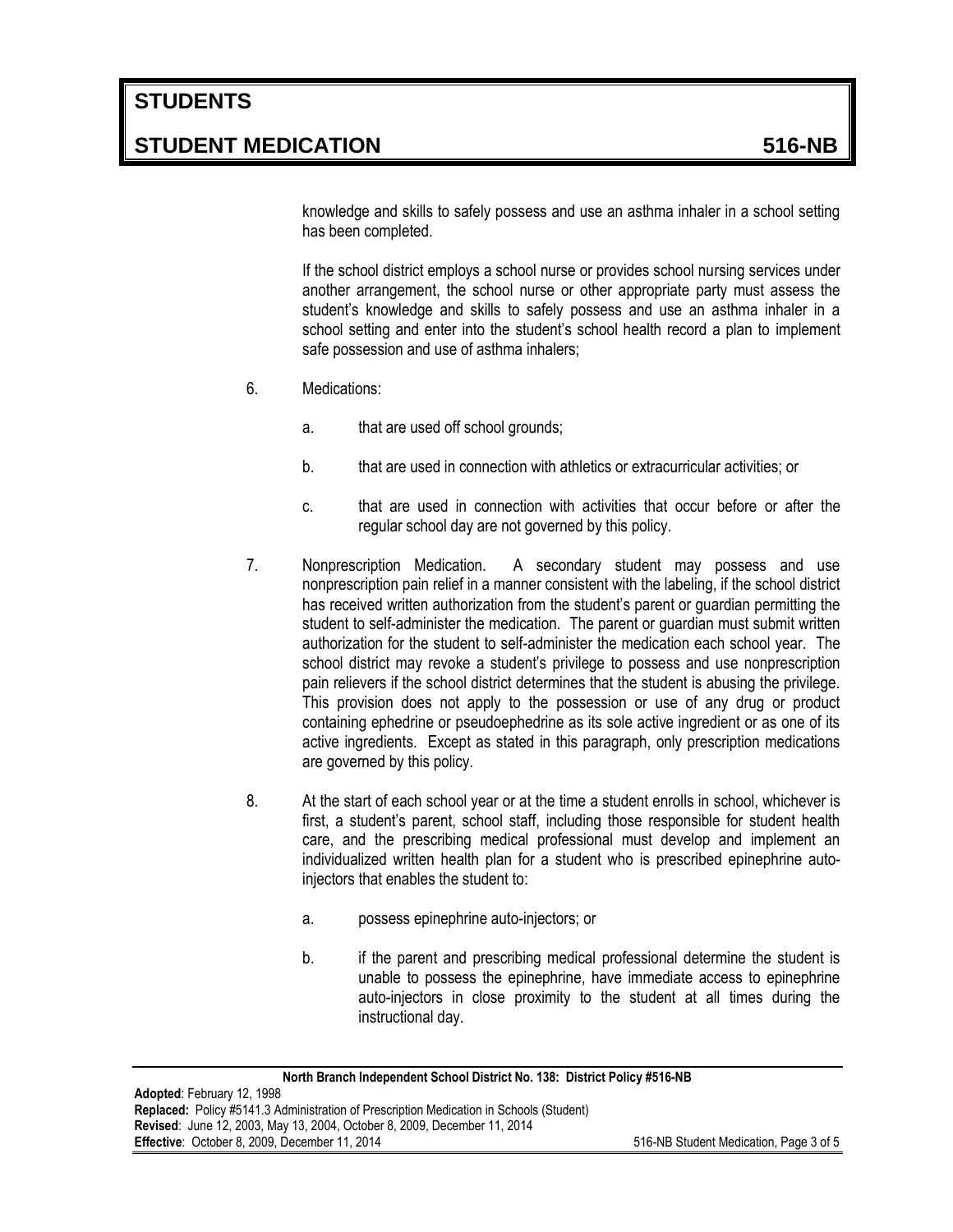## **STUDENTS**

### **STUDENT MEDICATION 516-NB**

The plan must designate the school staff responsible for implementing the student's health plan, including recognizing anaphylaxis and administering epinephrine autoinjectors when required, consistent with state law. This health plan may be included in a student's § 504 plan.

- K. "Parent" for students 18 years old or older is the student.
- L. The school district discourages the administration and use of narcotic pain medications (i.e. Vicodin, Percocet, Tylenol with codeine, among others) in the school setting. If a child has pain which must be managed with a narcotic pain medication, he or she should not be attending school. In the event it is necessary for a child to take a narcotic pain medication while at school, the child's parent will be asked to come to school and administer the narcotic pain medication directly to the child. School nurses will not maintain supplies of narcotic pain medications at school.
- M. Districts and schools may obtain and possess epinephrine auto-injectors to be maintained and administered by school personnel to a student or other individual if, in good faith, it is determined that person is experiencing anaphylaxis regardless of whether the student or other individual has a prescription for an epinephrine auto-injector. The administration of an epinephrine auto-injector in accordance with this section is not the practice of medicine.

A district or school may enter into arrangements with manufacturers of epinephrine autoinjectors to obtain epinephrine auto-injectors at fair-market, free, or reduced prices. A third party, other than a manufacturer or supplier, may pay for a school's supply of epinephrine autoinjectors.

| <b>Legal References:</b> | Minn. Stat. § 13.32 (Student Health Data)<br>Minn. Stat. § 121A.21 (Hiring of Health Personnel)<br>Minn. Stat. § 121A.22 (Administration of Drugs and Medicine) |
|--------------------------|-----------------------------------------------------------------------------------------------------------------------------------------------------------------|
|                          | Minn. Stat. § 121A.221 (Possession and Use of Asthma Inhalers by Asthmatic<br>Students)                                                                         |
|                          | Minn. Stat. § 121A.222 (Possession and Use of Nonprescription Pain Relievers by                                                                                 |
|                          | Secondary Students)<br>Minn. Stat. § 121A.2205 (Possession and Use of Epinephrine Auto-Injectors; Model                                                         |
|                          | Policy)                                                                                                                                                         |
|                          | Minn. Stat. § 121A.2207 (Life-Threatening Allergies in Schools; Stock Supply of                                                                                 |
|                          | Epinephrine Auto-Injectors)<br>Minn. Stat. § 151.212 (Label of Prescription Drug Containers)                                                                    |
|                          | 20 U.S.C. § 1400 et seq. (Individuals with Disabilities Education Improvement Act of                                                                            |
|                          | 2004)<br>29 U.S.C. § 794 et seq. (Rehabilitation Act of 1973, § 504)                                                                                            |